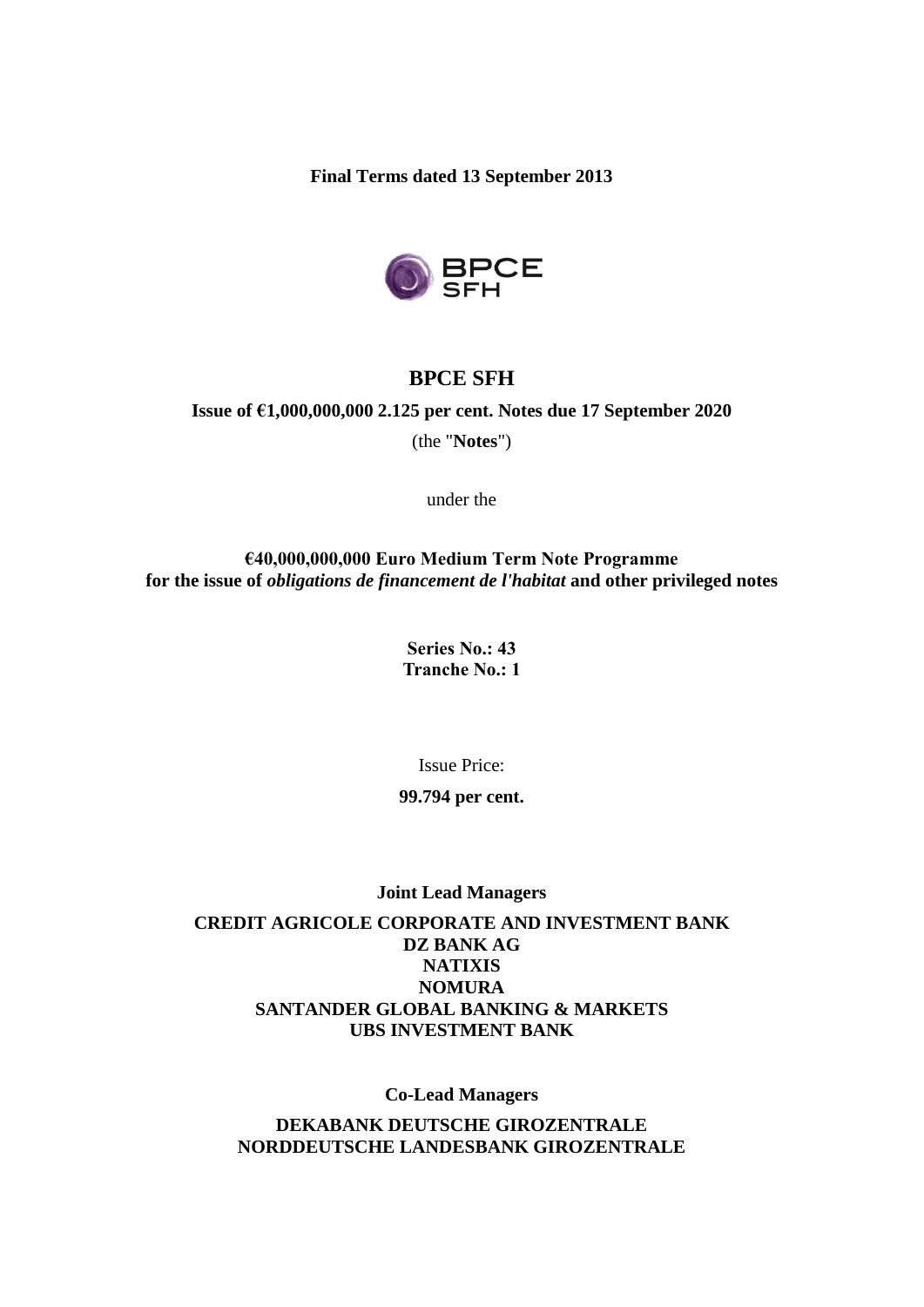### **PART A - CONTRACTUAL TERMS**

Terms used herein shall be deemed to be defined as such for the purposes of the terms and conditions (the "**Terms and Conditions**") set forth in the base prospectus dated 30 April 2013 which received visa No. 13-192 from the *Autorité des marchés financiers* (the "**AMF**") on 30 April 2013 as supplemented by the supplement dated 9 August 2013 which received visa No. 13-453 from the AMF on 9 August 2013 (together, the "**Base Prospectus**") which constitute a base prospectus for the purposes of the Prospectus Directive (as defined below).

This document constitutes the final terms (the "**Final Terms**") of the notes described herein (the "**Notes**") for the purposes of Article 5.4 of the Prospectus Directive and must be read in conjunction with such Base Prospectus. Full information on the Issuer and the offer of the Notes is only available on the basis of the combination of these Final Terms and the Base Prospectus. The Base Prospectus and these Final Terms are available for viewing on the websites of BPCE (www.bpce.fr) and of the AMF (www.amf-france.org) and during normal business hours at the registered office of the Issuer and at the specified office of the Paying Agent where copies may be obtained.

"**Prospectus Directive**" means Directive 2003/71/EC of the European Parliament and of the Council of 4 November 2003 (as amended, including by the 2010 PD Amending Directive, to the extent implemented in the relevant Member State of the European Economic Area which has implemented the Prospectus Directive (each a "**Relevant Member State**")), and includes any relevant implementing measure of the Prospectus Directive in each Relevant Member State, and "**2010 PD Amending Directive**" means Directive 2010/73/EU of the European Parliament and of the Council of 24 November 2010 and includes any relevant implementing measure of the 2010 PD Amending Directive.

| 1. | (i)           | <b>Series Number:</b>                           | 43                                                                  |
|----|---------------|-------------------------------------------------|---------------------------------------------------------------------|
|    | (ii)          | <b>Tranche Number:</b>                          | $\mathbf{1}$                                                        |
| 2. |               | <b>Specified Currency:</b>                      | Euro (" $\varepsilon$ ")                                            |
| 3. | <b>Notes:</b> | <b>Aggregate Nominal Amount</b><br>of           |                                                                     |
|    | (i)           | Series:                                         | €1,000,000,000                                                      |
|    | (ii)          | Tranche:                                        | €1,000,000,000                                                      |
| 4. |               | <b>Issue Price:</b>                             | 99.794 per cent. of the Aggregate Nominal<br>Amount of the Tranche  |
| 5. |               | <b>Specified Denomination:</b>                  | €100,000                                                            |
| 6. | (i)           | <b>Issue Date:</b>                              | 17 September 2013                                                   |
|    | (ii)          | <b>Commencement</b><br><b>Interest</b><br>Date: | <b>Issue Date</b>                                                   |
| 7. |               | <b>Final Maturity Date:</b>                     | 17 September 2020                                                   |
| 8. |               | <b>Interest Basis:</b>                          | 2.125 per cent. Fixed Rate<br>(further particulars specified below) |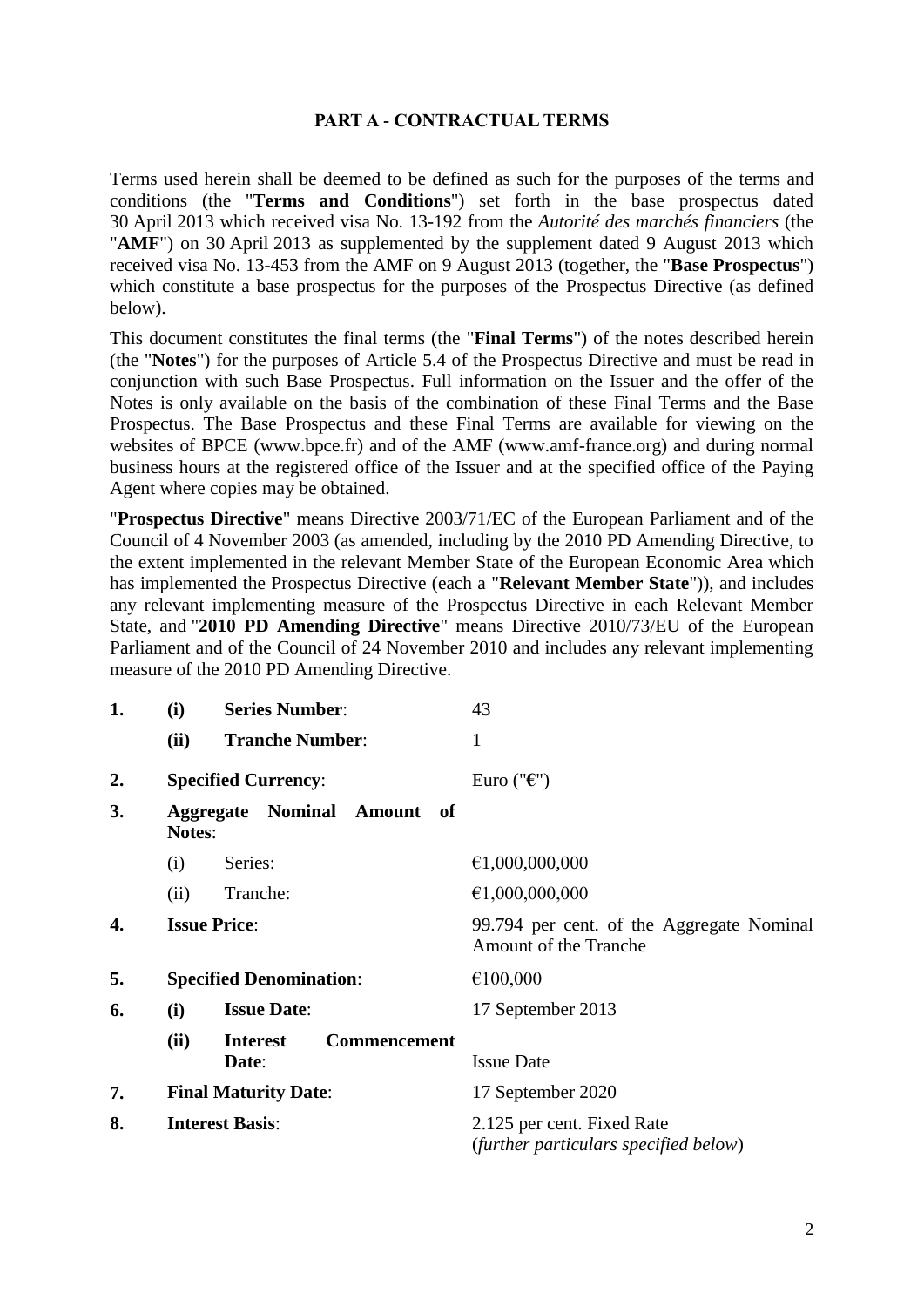| 9.         | <b>Redemption/Payment Basis:</b>                                    | Subject to any purchase and cancellation or<br>early redemption, the Notes will be redeemed<br>at the Final Maturity Date at 100 per cent. of<br>the Aggregate Nominal Amount |
|------------|---------------------------------------------------------------------|-------------------------------------------------------------------------------------------------------------------------------------------------------------------------------|
|            |                                                                     | (further particulars specified below)                                                                                                                                         |
| 10.        | <b>Change of Interest Basis:</b>                                    | Not Applicable                                                                                                                                                                |
| <b>11.</b> | <b>Put/Call Options:</b>                                            | Not Applicable                                                                                                                                                                |
| 12.        | Date of corporate authorisations for<br>issuance of Notes obtained: | Decisions of the <i>Conseil d'administration</i>                                                                                                                              |

(board of directors) of the Issuer (i) dated 17 December 2012 authorising the issue of *obligations de financement de l'habitat* and other resources benefiting from the *privilège* referred to in Article L.515-19 of the French *Code monétaire et financier* up to  $€10,000,000,000,$  for the period beginning on 1 January 2013 and ending on 31 December 2013 and (ii) dated 25 June 2013 authorising the quarterly programme of borrowings benefiting from such *privilège* up to  $\epsilon$ 3,000,000,000 for the third quarter of 2013

#### **PROVISIONS RELATING TO INTEREST PAYABLE**

| 13. |         | <b>Fixed Rate Note Provisions:</b>               | Applicable                                                                                                             |
|-----|---------|--------------------------------------------------|------------------------------------------------------------------------------------------------------------------------|
|     | (i)     | Rate of Interest:                                | 2.125 per cent. <i>per annum</i> payable annually<br>in arrear                                                         |
|     | (ii)    | <b>Interest Payment Dates:</b>                   | 17 September in each year, from, and<br>including, 17 September 2014, to,<br>and<br>including, the Final Maturity Date |
|     | (iii)   | <b>Fixed Coupon Amount:</b>                      | €100,000<br>€2,125<br>Specified<br>per<br>1n<br>Denomination                                                           |
|     | (iv)    | <b>Broken Amount:</b>                            | Not Applicable                                                                                                         |
|     | (v)     | Fraction<br>Count<br>Day<br>(Condition $5(a)$ ): | Actual/Actual-ICMA                                                                                                     |
|     | $(v_i)$ | <b>Determination Dates:</b>                      | 17 September in each year                                                                                              |
| 14. |         | <b>Floating Rate Note Provisions:</b>            | Not Applicable                                                                                                         |
| 15. |         | <b>Zero Coupon Note Provisions:</b>              | Not Applicable                                                                                                         |

#### **PROVISIONS RELATING TO REDEMPTION**

| 16. | <b>Call Option:</b> | Not Applicable |
|-----|---------------------|----------------|
| 17. | <b>Put Option:</b>  | Not Applicable |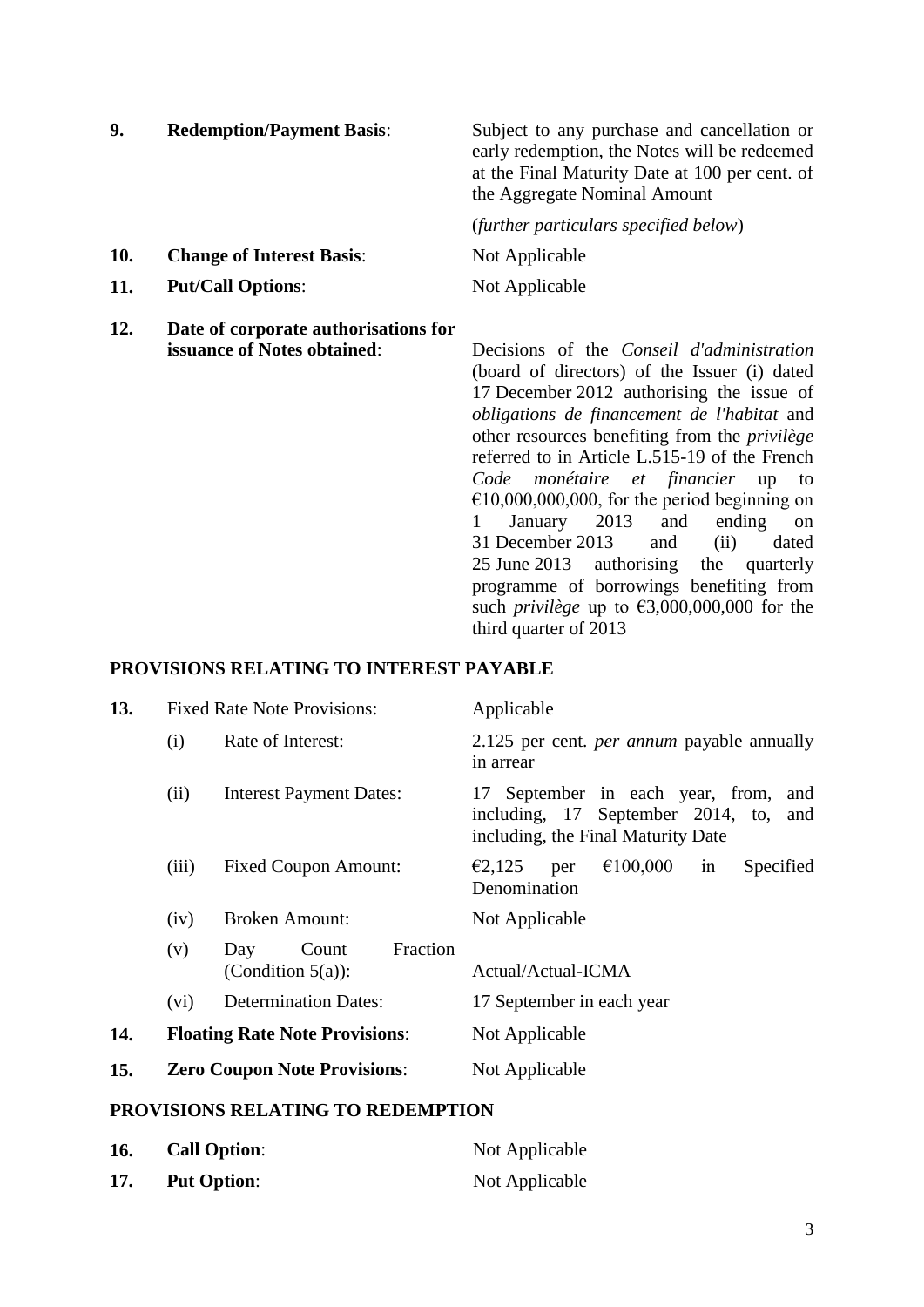| 18. | Note:                 | <b>Final Redemption Amount of each</b>                                                                                                         | $€100,000$ per Specified Denomination                                                |
|-----|-----------------------|------------------------------------------------------------------------------------------------------------------------------------------------|--------------------------------------------------------------------------------------|
| 19. |                       | <b>Redemption by Instalment:</b>                                                                                                               | Not Applicable                                                                       |
| 20. |                       | <b>Early Redemption Amount:</b>                                                                                                                |                                                                                      |
|     |                       | Early Redemption Amount(s) of each<br>Note payable on event of default or<br>other early redemption as set out in<br>the Terms and Conditions: | $€100,000$ per Specified Denomination                                                |
| 21. |                       | <b>Purchases (Condition 6(h)):</b>                                                                                                             | The Notes purchased may be held and resold<br>as set out in the Terms and Conditions |
|     |                       | <b>GENERAL PROVISIONS APPLICABLE TO THE NOTES</b>                                                                                              |                                                                                      |
| 22. | <b>Governing law:</b> |                                                                                                                                                | French law                                                                           |
| 23. | <b>Form of Notes:</b> |                                                                                                                                                | <b>Dematerialised Notes</b>                                                          |
|     | (i)                   | Dematerialised<br>of<br>Form<br>Notes:                                                                                                         | Bearer form (au porteur)                                                             |
|     | (ii)                  | <b>Registration Agent:</b>                                                                                                                     | Not Applicable                                                                       |
|     | (iii)                 | <b>Temporary Global Certificate:</b>                                                                                                           | Not Applicable                                                                       |
| 24. |                       | Financial Centre or other special<br>provisions relating<br>to payment<br>dates for the purposes of Condition                                  |                                                                                      |

**25. Talons for future Coupons or Receipts to be attached to Definitive Materialised Notes (and dates on which such Talons mature)**: Not Applicable

**7(g)**: Not Applicable

**26.** *Masse*: The provisions of Condition 10 apply

The initial Representative will be: **Sylvain Thomazo** 20, rue Victor Bart 78000 Versailles France

The alternate Representative will be: **Sandrine d'Haussy** 69, avenue Gambetta 94100 Saint Maur Des Fosses France

#### **GENERAL**

The aggregate principal amount of Notes issued has been translated into Euro at the rate of [●] per cent. producing a sum of: Not Applicable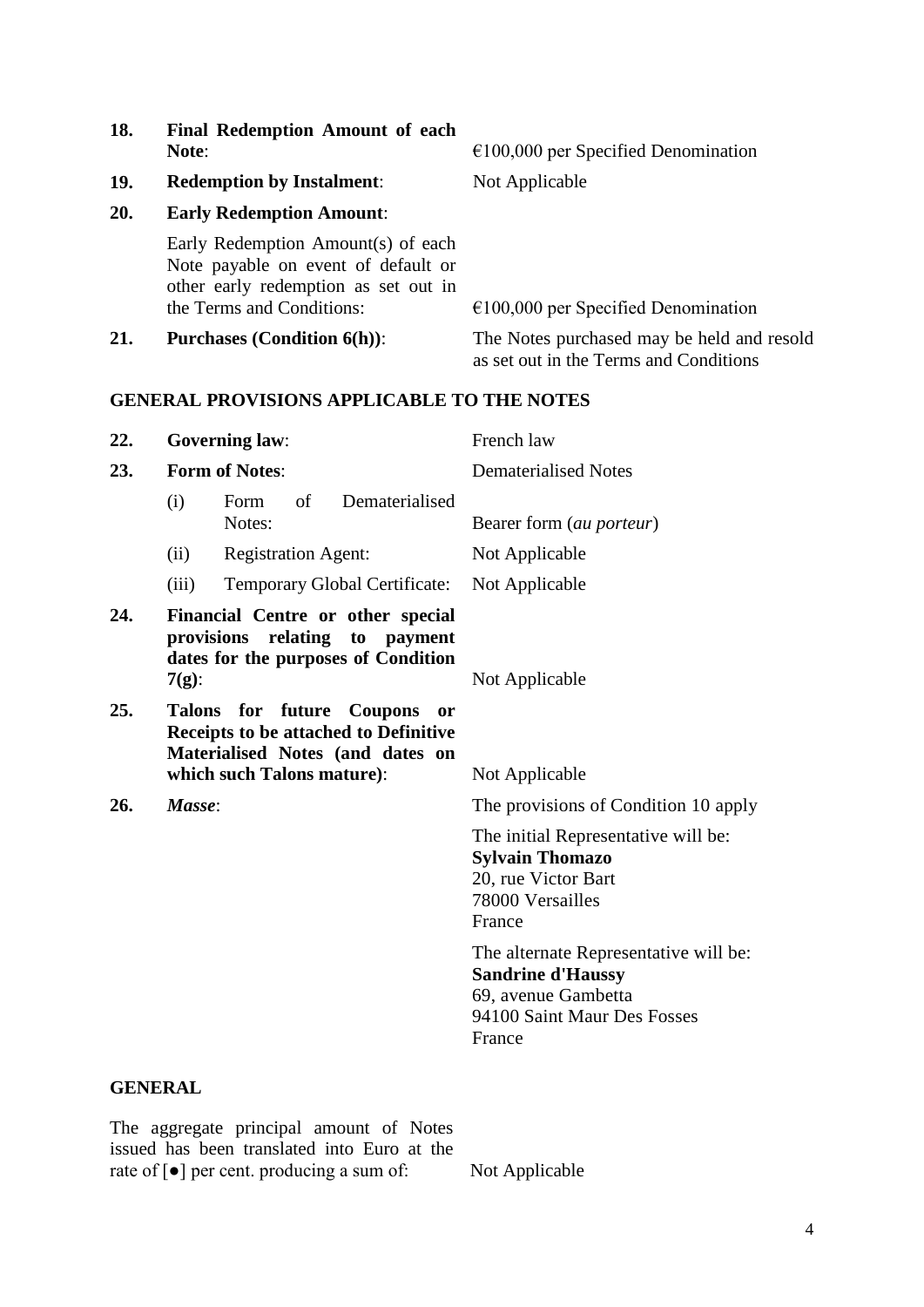# **RESPONSIBILITY**

I accept responsibility for the information contained in these Final Terms.

Signed on behalf of BPCE SFH: By: Roland Charbonnel, *Directeur Général* Duly authorised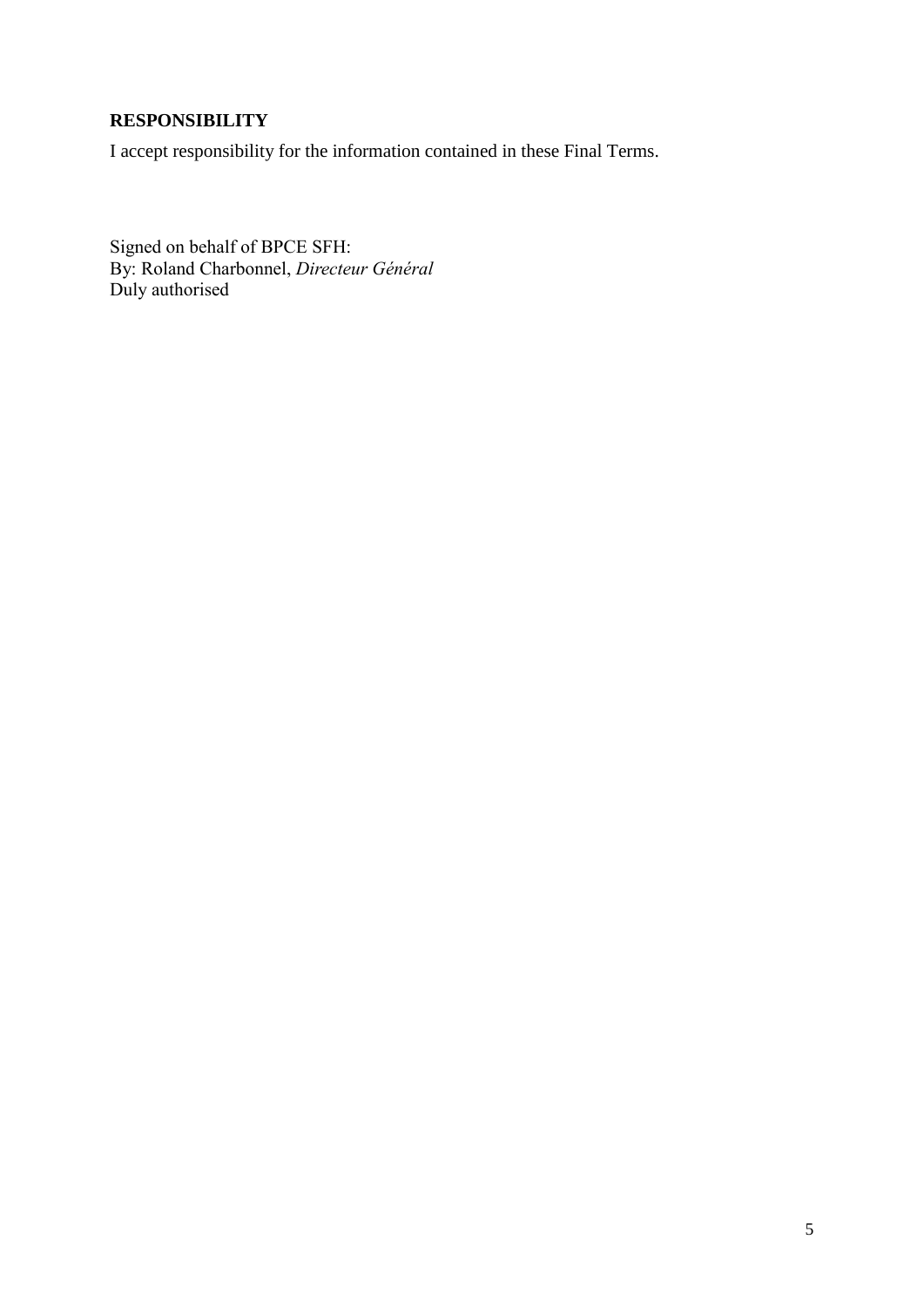#### **PART B - OTHER INFORMATION**

### **1. LISTING AND ADMISSION TO TRADING**

| (i)   | Listing:                                                                                                                                                                                                              | <b>Euronext Paris</b>                                                                                                                                                                                                                                         |
|-------|-----------------------------------------------------------------------------------------------------------------------------------------------------------------------------------------------------------------------|---------------------------------------------------------------------------------------------------------------------------------------------------------------------------------------------------------------------------------------------------------------|
| (ii)  | (a) Admission to trading:                                                                                                                                                                                             | Application has been made by the Issuer (or<br>on its behalf) for the Notes to be admitted to<br>trading on Euronext Paris with effect from<br>17 September 2013.                                                                                             |
|       | (b) Regulated Markets or equivalent<br>markets<br>which,<br>to<br>the<br>on<br>knowledge of the Issuer, securities<br>of the same class of the Notes to be<br>admitted to trading are already<br>admitted to trading: | Not Applicable                                                                                                                                                                                                                                                |
| (iii) | Estimate of total expenses related to<br>admission to trading:                                                                                                                                                        | $\epsilon$ 10,200 (including the AMF fees)                                                                                                                                                                                                                    |
| 2.    | <b>RATINGS</b>                                                                                                                                                                                                        |                                                                                                                                                                                                                                                               |
|       | Ratings:                                                                                                                                                                                                              | The Notes are expected upon issue to be<br>rated:                                                                                                                                                                                                             |
|       |                                                                                                                                                                                                                       | S&P: AAA                                                                                                                                                                                                                                                      |
|       |                                                                                                                                                                                                                       | Moody's: Aaa                                                                                                                                                                                                                                                  |
|       |                                                                                                                                                                                                                       | Both S&P and Moody's are established in<br>the European Union and registered under<br>Regulation (EC) No. 1060/2009 of the<br>European Parliament and the Council of<br>16 September 2009 on credit rating agencies,<br>as amended (the "CRA Regulation") and |

## **3. INTERESTS OF NATURAL AND LEGAL PERSONS INVOLVED IN THE ISSUE**

Save as discussed in section "Subscription and Sale" of the Base Prospectus, so far as the Issuer is aware, no person involved in the offer of the Notes has an interest material to the offer.

#### **4. YIELD**

Indication of yield: 2.157 per cent. *per annum*

the CRA Regulation.

included in the list of registered credit rating agencies published on the website of the European Securities and Markets Authority (www.esma.europa.eu) in accordance with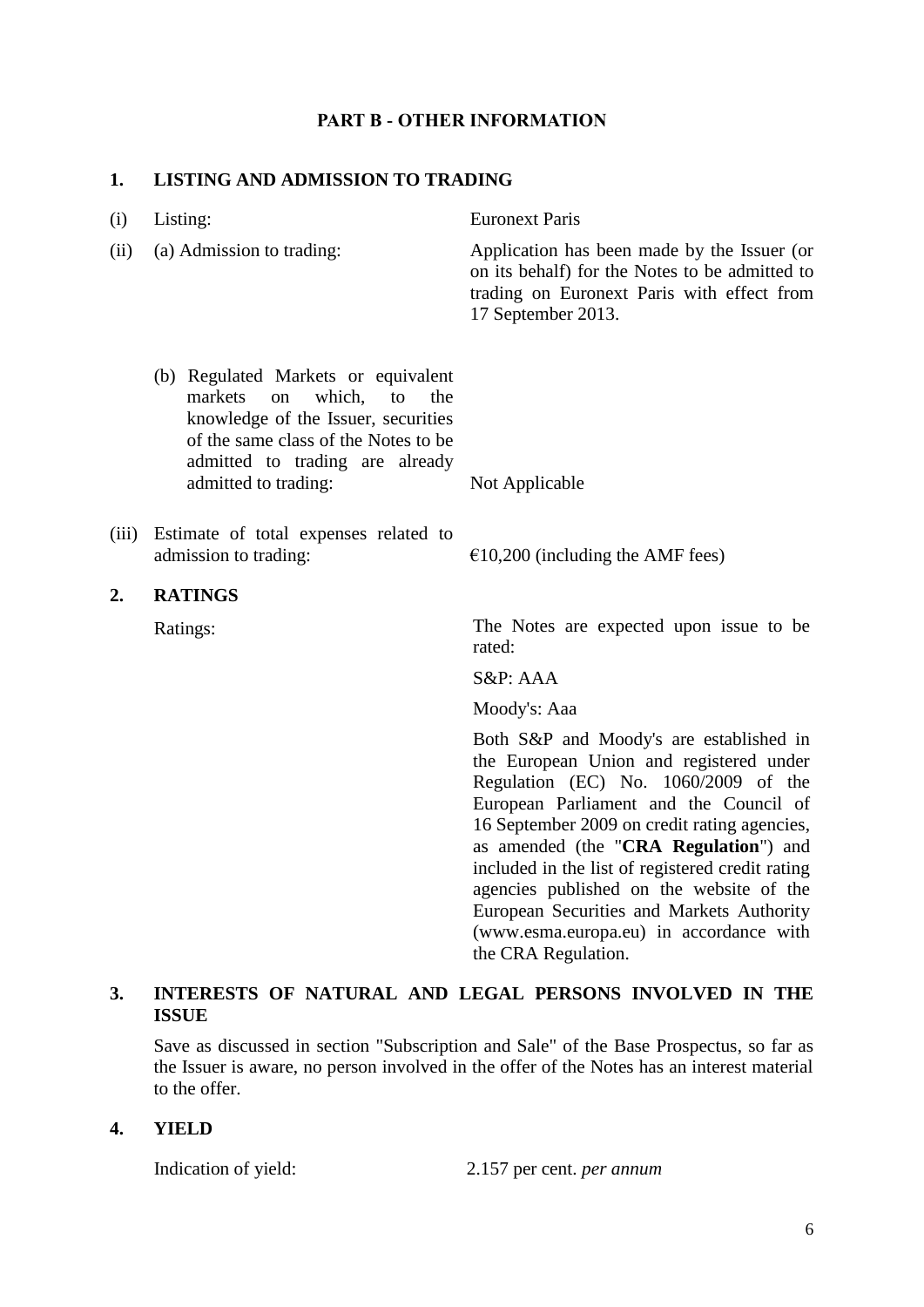# **5. OPERATIONAL INFORMATION**

|   | <b>ISIN</b> Code:                 |                                                                                                                                              | FR0011565985                                                                     |
|---|-----------------------------------|----------------------------------------------------------------------------------------------------------------------------------------------|----------------------------------------------------------------------------------|
|   |                                   | Common Code:                                                                                                                                 | 097078289                                                                        |
|   |                                   | Depositaries:                                                                                                                                |                                                                                  |
|   | (a)                               | Euroclear France to act as<br>Central Depositary:                                                                                            | Yes                                                                              |
|   | (b)                               | Depositary<br>Common<br>for<br><b>Euroclear Bank and Clearstream</b><br>Banking, société anonyme:                                            | N <sub>0</sub>                                                                   |
|   | Euroclear<br>and<br>$number(s)$ : | Any clearing system(s) other<br>than<br>Bank<br>S.A.N.V.<br>and<br>Clearstream Banking, société anonyme<br>identification<br>the<br>relevant | Not Applicable                                                                   |
|   | Delivery:                         |                                                                                                                                              | Delivery against payment                                                         |
|   |                                   | Names and addresses of additional                                                                                                            |                                                                                  |
|   |                                   | Paying Agent:                                                                                                                                | Not Applicable                                                                   |
| 6 |                                   | <b>DISTRIBUTION</b>                                                                                                                          |                                                                                  |
|   |                                   | Method of distribution:                                                                                                                      | Syndicated                                                                       |
|   | (i)                               | of<br>syndicated,<br>If<br>names                                                                                                             |                                                                                  |
|   |                                   | Managers:                                                                                                                                    | <b>Joint Lead Managers</b>                                                       |
|   |                                   |                                                                                                                                              | BANCO SANTANDER, S.A.                                                            |
|   |                                   |                                                                                                                                              | <b>CREDIT AGRICOLE CORPORATE AND</b><br><b>INVESTMENT BANK</b>                   |
|   |                                   |                                                                                                                                              | DZ BANK AG DEUTSCHE ZENTRAL-<br>GENOSSENSCHAFTSBANK,<br><b>FRANKFURT AM MAIN</b> |
|   |                                   |                                                                                                                                              | <b>NATIXIS</b>                                                                   |
|   |                                   |                                                                                                                                              | NOMURA INTERNATIONAL PLC and                                                     |
|   |                                   |                                                                                                                                              | <b>UBS LIMITED</b>                                                               |
|   |                                   |                                                                                                                                              | <b>Co-Lead Managers</b>                                                          |
|   |                                   |                                                                                                                                              | DEKABANK DEUTSCHE<br><b>GIROZENTRALE</b> and                                     |
|   |                                   |                                                                                                                                              | NORDDEUTSCHE LANDESBANK<br><b>GIROZENTRALE</b>                                   |
|   | (ii)                              | <b>Stabilising Manager:</b>                                                                                                                  | Not Applicable                                                                   |
|   |                                   | If non-syndicated, name of Dealer:                                                                                                           | Not Applicable                                                                   |
|   |                                   |                                                                                                                                              |                                                                                  |